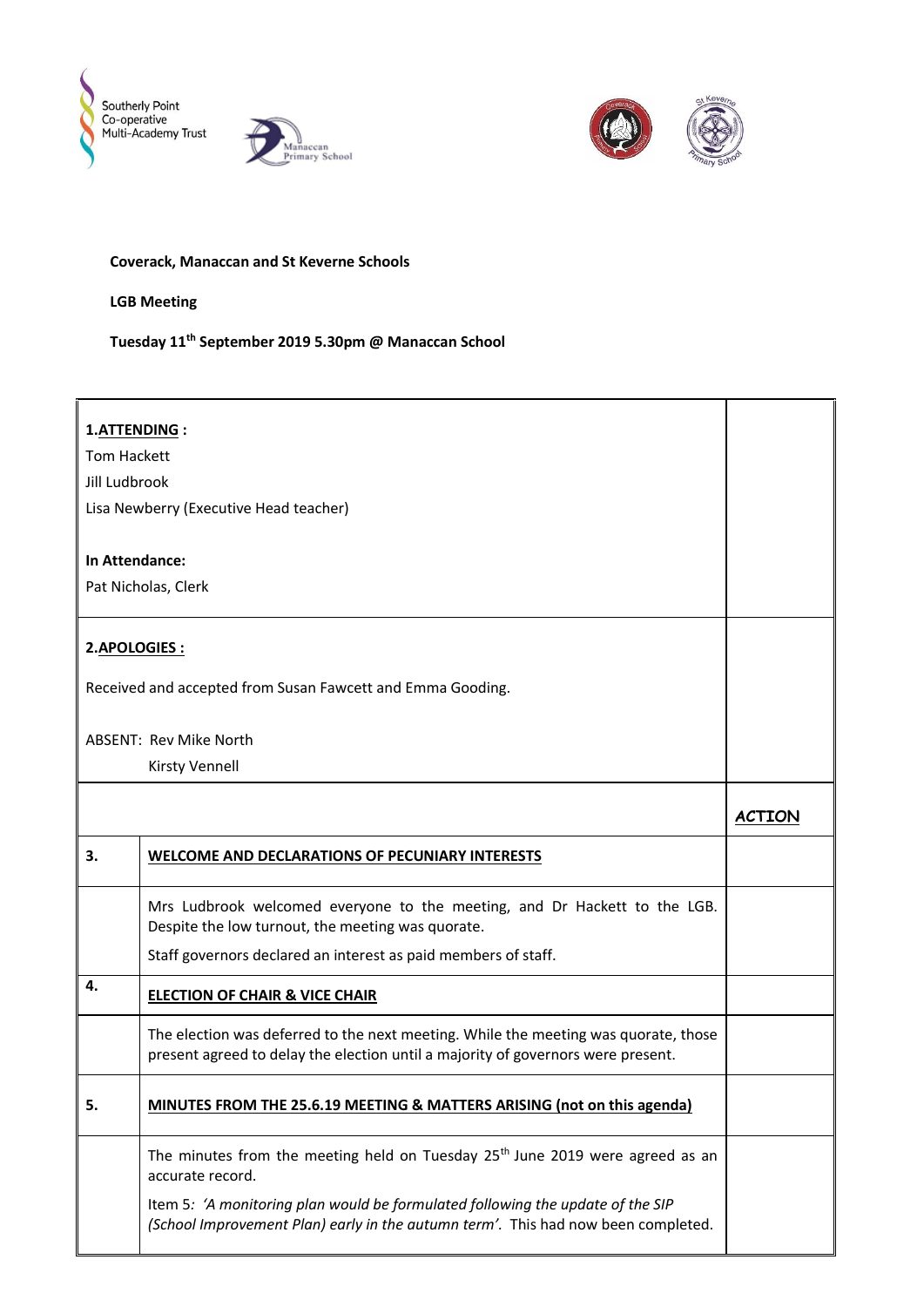| 5. | FEEDBACK FROM THE TRUST BOARD                                                                                                                                                                                                                                                                                                                                                                                                                                                                        |    |
|----|------------------------------------------------------------------------------------------------------------------------------------------------------------------------------------------------------------------------------------------------------------------------------------------------------------------------------------------------------------------------------------------------------------------------------------------------------------------------------------------------------|----|
|    | There had been no feedback received since the last meeting.                                                                                                                                                                                                                                                                                                                                                                                                                                          |    |
| 6. | <b>FEEDBACK FROM THE FORUM</b>                                                                                                                                                                                                                                                                                                                                                                                                                                                                       |    |
|    | Mrs Newberry informed the governors that the summer term forum meeting for St<br>Keverne had not been well attended with only two parents present. Forums will be<br>convened in the autumn term for all three schools. A discussion on the purpose of the<br>Forum was held for the benefit of the new governors present. Going forward, Mrs<br>Newberry planned to promote the Forum meetings more effectively, and improve<br>attendance by having the meetings immediately after a school event. |    |
| 7. | <b>NOTIFICATION OF ANY NEWLY APPOINTED GOVERNORS / RESIGNATIONS</b>                                                                                                                                                                                                                                                                                                                                                                                                                                  |    |
|    | Governors heard that there has been some issues relating to communication with<br>some new governors. The meeting discussed the importance of checking school<br>emails regularly.<br>Governors looked at the makeup of the LGB, and agreed to continue the recruitment                                                                                                                                                                                                                              |    |
|    | of governors, particularly staff and community.                                                                                                                                                                                                                                                                                                                                                                                                                                                      |    |
|    | Action: Mrs Newberry would contact Mr Rainbow and Miss Knights, and confirm<br>that the DBS checks had been completed.                                                                                                                                                                                                                                                                                                                                                                               |    |
|    |                                                                                                                                                                                                                                                                                                                                                                                                                                                                                                      | LN |
| 8. | <b>HEADTEACHER'S REPORT</b>                                                                                                                                                                                                                                                                                                                                                                                                                                                                          |    |
|    | Mrs Newberry's report had been circulated with the agenda in advance of the<br>meeting. The main points discussed were:                                                                                                                                                                                                                                                                                                                                                                              |    |
|    | NOR at Manaccan had increased by 1 since the report was circulated, with<br>two more admissions possible. Coverack and St Keverne still needed to grow<br>in numbers. At St Keverne, particularly, teachers worked hard to set classes<br>up, and the KS2 class had a range of additional needs.                                                                                                                                                                                                     |    |
|    | There had been a number of staff changes across the schools and all staff<br>involved were settling in well. Coverack began the term with all new<br>teachers, and a new AHT (Assistant head teacher). Mrs Newberry noted the<br>hard work of school staff completed over the summer break.                                                                                                                                                                                                          |    |
|    | The interviews for a secretary at Manaccan would take place on the 16 <sup>th</sup><br>$\bullet$<br>September. Mrs Newberry recorded her thanks to the other two secretaries<br>for picking up the important tasks in the interim.                                                                                                                                                                                                                                                                   |    |
|    | Governors asked about the numbers of teaching assistants; Manaccan has a<br>full time TA am & pm in both keystages; St Keverne has 2 full time TAs in<br>both keystages, and Coverack has 1 full time TA in KS1 + 1 FTE to support a<br>child with SEN & 1 FTE in KS2.                                                                                                                                                                                                                               |    |
|    | An experienced SENCO from Parc Eglos worked across all 3 schools for a full<br>$\bullet$<br>day every two weeks in an SEN support capacity.                                                                                                                                                                                                                                                                                                                                                          |    |
|    | The SDP (School Development Plan) and monitoring timelines will be<br>available on the websites by the end of September.                                                                                                                                                                                                                                                                                                                                                                             |    |
|    | Q: When are the data drops?                                                                                                                                                                                                                                                                                                                                                                                                                                                                          |    |
|    | A: In all schools these were carried out in October, February and July (termly).<br>Reception baseline assessment was carried out in EYFS at the start and the end of the<br>year.                                                                                                                                                                                                                                                                                                                   |    |
|    | KS1 results had improved from the previous year at Coverack.                                                                                                                                                                                                                                                                                                                                                                                                                                         |    |
|    | St Keverne's Y6 Maths data was disappointing and was now a focus in the<br>٠                                                                                                                                                                                                                                                                                                                                                                                                                         |    |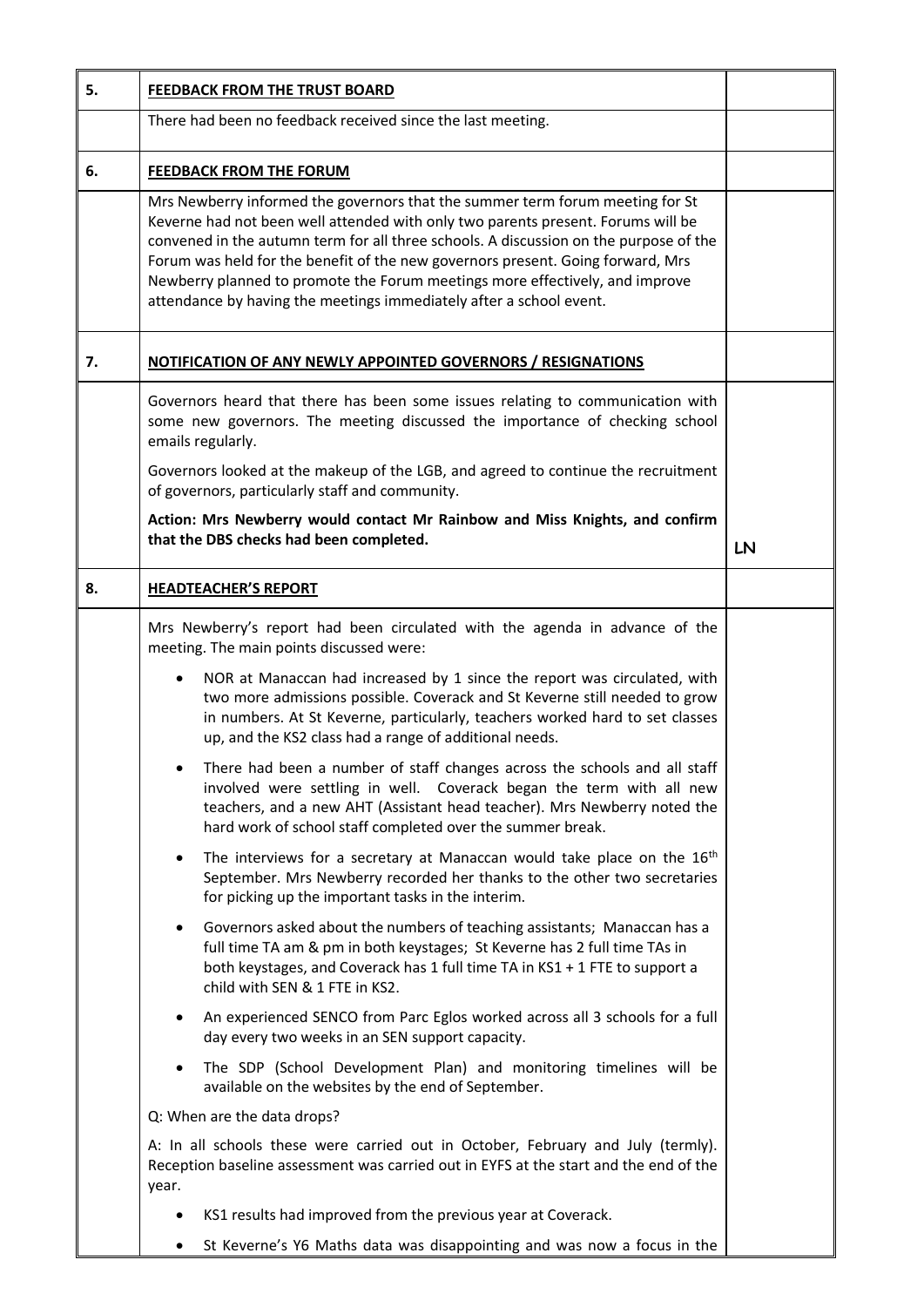|     | SDP.                                                                                                                                                                                                                                                                                                                                                     |                                                                                                                                                                                                       |  |
|-----|----------------------------------------------------------------------------------------------------------------------------------------------------------------------------------------------------------------------------------------------------------------------------------------------------------------------------------------------------------|-------------------------------------------------------------------------------------------------------------------------------------------------------------------------------------------------------|--|
|     | Governors offers their thanks to all the staff for their hard work.                                                                                                                                                                                                                                                                                      |                                                                                                                                                                                                       |  |
|     | The St Keverne pool was to be filled with rubble from the demolition works<br>$\bullet$<br>at Helston Community College (HCC), but low lying cables prevented safe<br>access. The Estates team had placed the project on hold at present while the<br>problem was investigated.                                                                          |                                                                                                                                                                                                       |  |
|     | Action: Mrs Newberry had not yet consulted with the relevant parish councillor<br>(identified as Walter Sanger) for possible support for the development of the<br>swimming pool at St Keverne. This continue as an action for this meeting.                                                                                                             | LN                                                                                                                                                                                                    |  |
|     | Mrs Ludbrook thanks Mrs Newberry for her report.                                                                                                                                                                                                                                                                                                         |                                                                                                                                                                                                       |  |
| 9.  | SAFEGUARDING GOVERNOR'S REPORT                                                                                                                                                                                                                                                                                                                           |                                                                                                                                                                                                       |  |
|     | Covered under the head teacher's report.                                                                                                                                                                                                                                                                                                                 |                                                                                                                                                                                                       |  |
|     | Governors had received the updated information for September 2019 regarding the<br>'Keeping Children Safe in Education' document i.e. 'The Management of<br>Safeguarding: The responsibility of governing bodies, proprietors and management<br>committees' and governors present signed the declaration to state that they had<br>read the information. |                                                                                                                                                                                                       |  |
|     | Mrs Ludbrook was booked to carry out a safeguarding visit on Thursday $12^{th}$ Sept.                                                                                                                                                                                                                                                                    |                                                                                                                                                                                                       |  |
|     | Training for governors organised by SPCMAT (Southerly Point Co-operative Multi<br>Academy Trust) was planned for 20 <sup>th</sup> November 2019.                                                                                                                                                                                                         |                                                                                                                                                                                                       |  |
|     | Governors asked about the roles that need to be filled; this would be addressed at<br>the next meeting.                                                                                                                                                                                                                                                  |                                                                                                                                                                                                       |  |
| 10. | <b>HEALTH &amp; SAFETY UPDATE</b>                                                                                                                                                                                                                                                                                                                        |                                                                                                                                                                                                       |  |
|     | Covered under the head teacher's report.                                                                                                                                                                                                                                                                                                                 |                                                                                                                                                                                                       |  |
| 11. | <b>STRUCTURED QUESTIONS</b>                                                                                                                                                                                                                                                                                                                              |                                                                                                                                                                                                       |  |
|     | <b>Communication</b><br>Q: Have all governors received the<br>monthly CEO newsletter and weekly<br>Trust Bulletin?                                                                                                                                                                                                                                       | A: Yes, these were sent out regularly.                                                                                                                                                                |  |
|     | Q: What feedback have you had on the<br>school's communication - are<br>stakeholders happy with the website,<br>weekly newsletter, etc?                                                                                                                                                                                                                  | A: The Forum was a great platform for<br>feedback. In the spring term pupil staff<br>and parent questionnaires will be<br>circulated, and this will help to inform<br>the SDP going forward.          |  |
|     | Q: Does the school use Tapestry, text or<br>Facebook?                                                                                                                                                                                                                                                                                                    | A: Text messaging was expensive for<br>small schools; the PTA had a Facebook<br>page which offers information for<br>parents.                                                                         |  |
|     |                                                                                                                                                                                                                                                                                                                                                          | Tapestry was used in two of the three<br>schools, and Learning Journals.                                                                                                                              |  |
|     | Safeguarding<br>When was the Single Central Record<br>(SCR) last checked?                                                                                                                                                                                                                                                                                | The SCR was checked by Mrs Ludbrook at<br>her last visit in January 2019. Mrs<br>Newberry assured the meeting that the<br>record was up to date, and would be<br>checked again by Mrs Ludbrook on the |  |